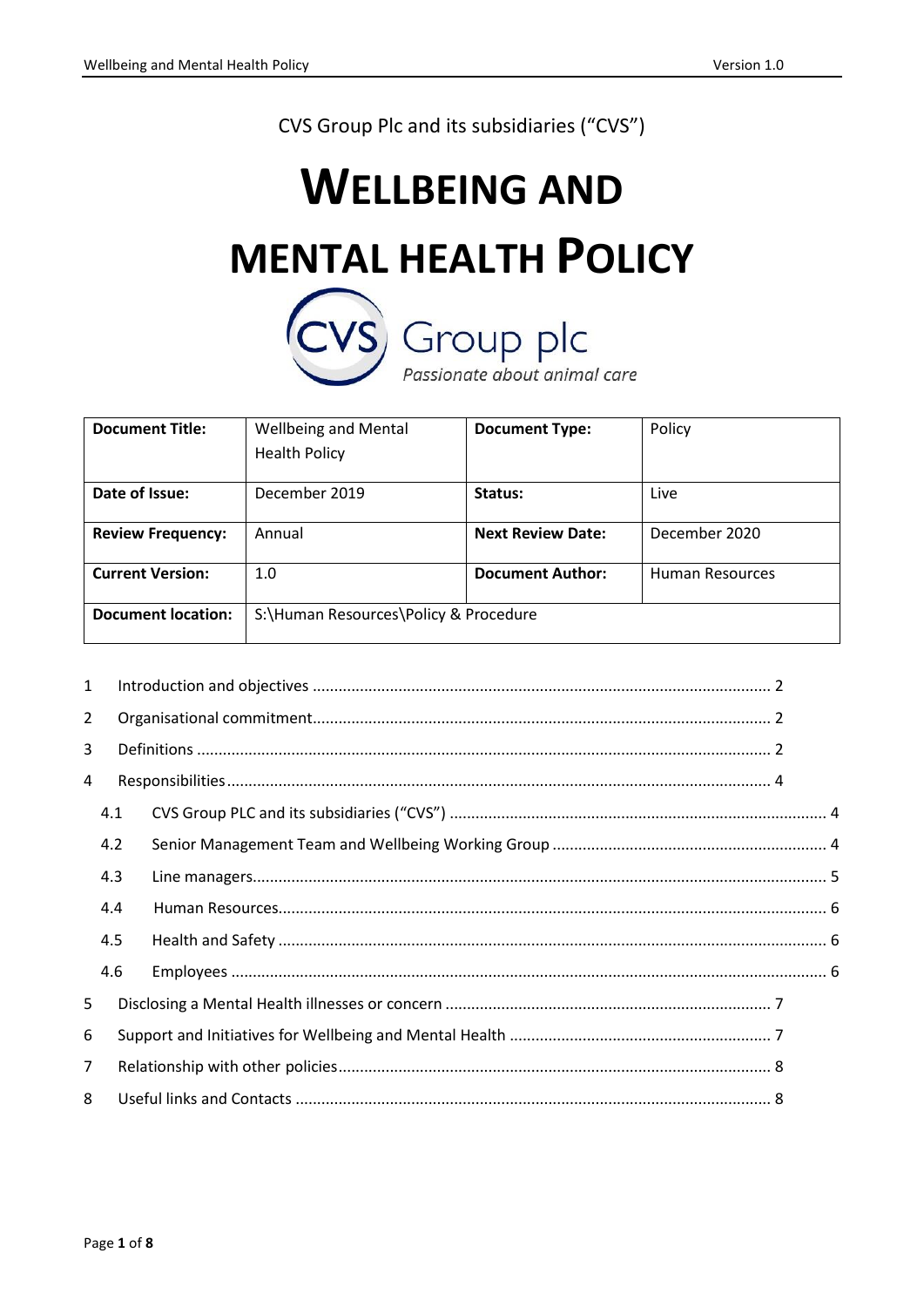## <span id="page-1-0"></span>**1 INTRODUCTION AND OBJECTIVES**

CVS cares about and is committed to supporting the wellbeing and mental health of all its employees.

Engaging work can have a positive impact on our health and wellbeing. Equally, good health and wellbeing can have a positive impact on our work, including:

- Increased performance and productivity
- Less human error
- Reduced employee turnover
- Better customer service
- Lower absence
- High level of trust
- Personal commitment.

However, many people will at some time or another have problems with their health and wellbeing, including those that affect their mental health. We recognise that our profession is at higher than average risk of mental health problems.

After reading this policy, colleagues will be aware of:

- CVS's commitments to support wellbeing and positive mental health
- Who is responsible for what in relation to wellbeing and mental health
- How we will respond to and support colleagues who disclose a mental health illness or wellbeing concern, and
- What support mechanisms and initiatives are available to help.

# <span id="page-1-1"></span>**2 ORGANISATIONAL COMMITMENT**

We are committed as an organisation to build a culture and workplace environment that supports the wellbeing and mental health of all our colleagues.

We are committed to raising awareness and tackling the stigma that surrounds mental health issues. We aim to create a culture where employees are able to talk openly and honestly about their wellbeing and mental health and to report difficulties without fear of discrimination or reprisal.

We acknowledge that certain working conditions and practices may affect employee wellbeing, including aspects of work organisation and management, and environmental and social factors. Some of these factors have the potential for psychological as well as physical harm. As part of our commitment, we will put in place measures to prevent and manage risks to employee wellbeing, together with appropriate individual support.

We will also foster a healthy culture by incorporating these principles into line manager training and running regular initiatives to raise awareness of wellbeing and mental health issues at work.

# <span id="page-1-2"></span>**3 DEFINITIONS**

# **Wellbeing**

Wellbeing can be simply defined as a state of being healthy and happy in our bodies (physically) and in our minds (mentally).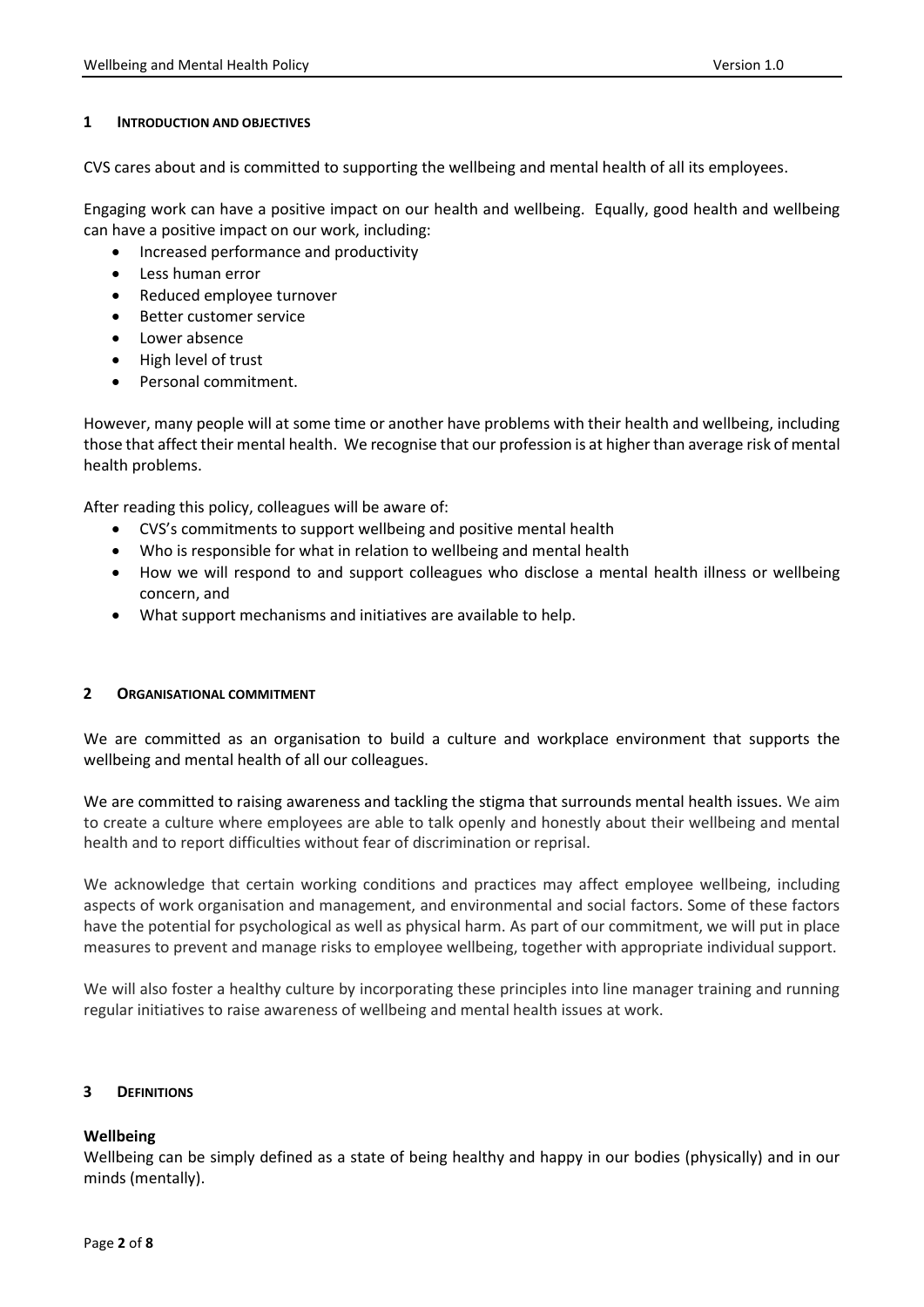#### **Mental Health**

Mental health is a neutral term that includes our emotional, psychological and social wellbeing. We all have mental health, just as we all have physical health. Mental health is just as important as physical health. Our levels of mental health change throughout our lives as we are faced with different challenges and as we learn to manage our mental health.

Mental health problems manifest in different ways. Some people may struggle with their thoughts and emotions, many will also experience physical symptoms.

## **Mental Illness**

Mental Illness refers to diagnosable conditions, for example anxiety, depression, bipolar disorder or schizophrenia.

## **Disability**

A disability is defined by the Equality Act 2010 as a "physical or mental impairment which has a substantial and long-term adverse effect on the ability to carry out normal day to day activities". Certain mental health illnesses may fall under this definition. If an employee has an illness which meets this definition, they are protected from disability discrimination and by the requirement to make reasonable adjustments.

## **Pressure and Stress**

We recognise that there is a difference between pressure and stress. We all experience pressure regularly – it can motivate us to perform at our best and keep us engaged at work. It is when we experience too much pressure and feel unable to cope that a negative form of stress can result.

Whilst stress is usually linked to life events or external stressors, some people may be more prone to stress than others. How a person perceives a potential stressor will impact on whether or not they feel a negative symptom of stress as a result. Therefore, we can potentially reduce stress by addressing both the (external) stressor and/or the (internal) perceived ability to cope of the individual.

Stress is not a mental illness in itself but has been linked to illnesses, such as anxiety.

#### **Employee Assistance programme (EAP)**

CVS gives all colleagues access to a free, 24 hours, Employee Assistance Programme provided by an external specialist provider. Calls to the service are confidential. The service supports both employees and managers with various issues including health and wellbeing, and provides colleagues with telephone access to a trained counsellor. See the Useful Links and Contacts section, below.

#### **Occupational Health**

CVS has access, via HR, to a specialist Occupational Health provider. Colleagues referred to this service will be assessed by a Doctor or Nurse specialising in Occupational Health. Following a referral the appropriate medical professional will provide bespoke advice to management on work-related matters, such as return to work and reasonable adjustments.

# **Wellbeing Champion/ First Aider for Mental Health**

CVS has a network of Wellbeing Champions/ First Aiders for Mental Health who can be identified by local posters and communications, as well as via the Health and Wellbeing pages of the intranet (Pulse). These colleagues are trained in First Aid for Mental Health and can provide initial support to a colleague in distress. These colleagues will also promote wellbeing initiatives. For more information see the [First Aid for Mental](http://cvs-sharepoint/HealthandWellbeing/Wellbeing%20Champions/First%20Aid%20for%20Mental%20Health%20Policy.pdf)  [Health Policy.](http://cvs-sharepoint/HealthandWellbeing/Wellbeing%20Champions/First%20Aid%20for%20Mental%20Health%20Policy.pdf)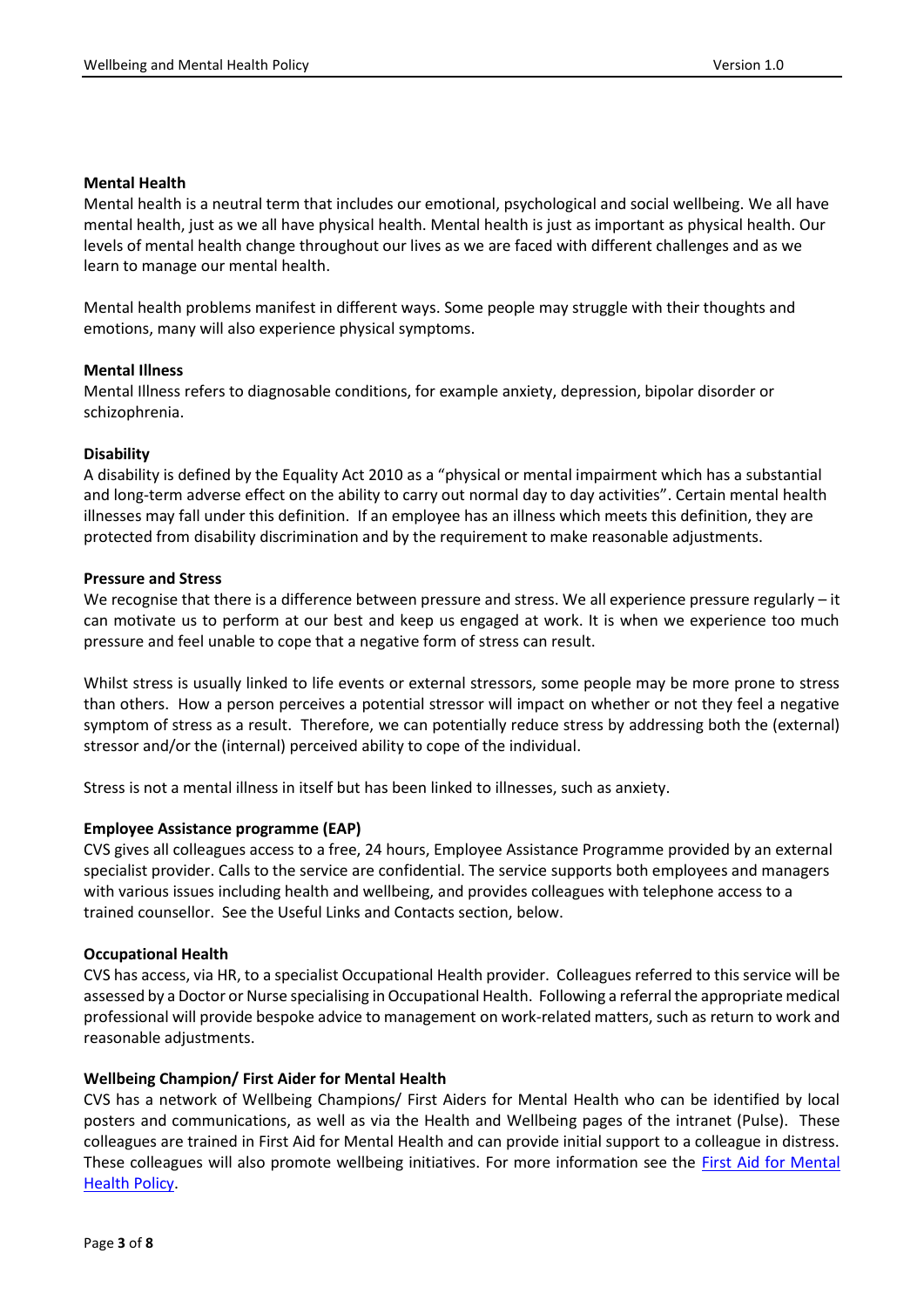## <span id="page-3-1"></span><span id="page-3-0"></span>**4 RESPONSIBILITIES**

# **4.1 CVS Group PLC and its subsidiaries ("CVS")**

CVS has a legal duty of care to employees to ensure health at work, as set out in the Health and Safety at Work Act 1974 and the Management of Health and Safety at Work Regulations 1999. This includes operating the business in a way that minimises harm to employees' mental health, having procedures in place to support individuals experiencing mental ill health at work, along with good management practices and managers who are trained in effectively managing people issues. The Company will ensure that its policies and practices reflect this duty and review the operation of these at regular intervals.

# <span id="page-3-2"></span>**4.2 Senior Management Team and Wellbeing Working Group**

Senior Leaders will:

- treat wellbeing and mental health seriously
- promote this policy throughout the organisation
- lead, drive and promote a healthy workplace culture
- provide appropriate resources to support the health and wellbeing of all colleagues
- set an example as role model by adopting and adhering to the agreed health & wellbeing strategy
- ensuring effective communication between management and staff, particularly where there are organisational and procedural changes
- drive good leadership and management practices across the whole organisation.
- provide support and guidance for individuals where necessary.

The company will also maintain a Wellbeing Working Group who will be responsible for driving the implementation of this policy and developing and implementing a wellbeing strategy that will aim to:

- a) Prevent or reduce wellbeing/ mental health problems by:
	- o identifying the causes of workplace stress and their effects on employees,
	- o addressing the identified causes of workplace stress,
	- $\circ$  promoting and supporting healthier lifestyles to ensure that employees remain fit and healthy whilst at work.
- b) Support those with mental health conditions to recover, to help retain them in work and rehabilitate them back in to work, by:
	- o Recognising the signs and symptoms of mental health conditions,
	- o Providing appropriate support,
	- o Signposting to relevant services to encourage access to appropriate treatment.

The group will review indicators to measure effectiveness of this policy, including:

- o Absence levels and patterns
- o Employee Turnover (attrition)
- o Use of EAP Services
- o Other staff Surveys
- o Exit questionnaire feedback.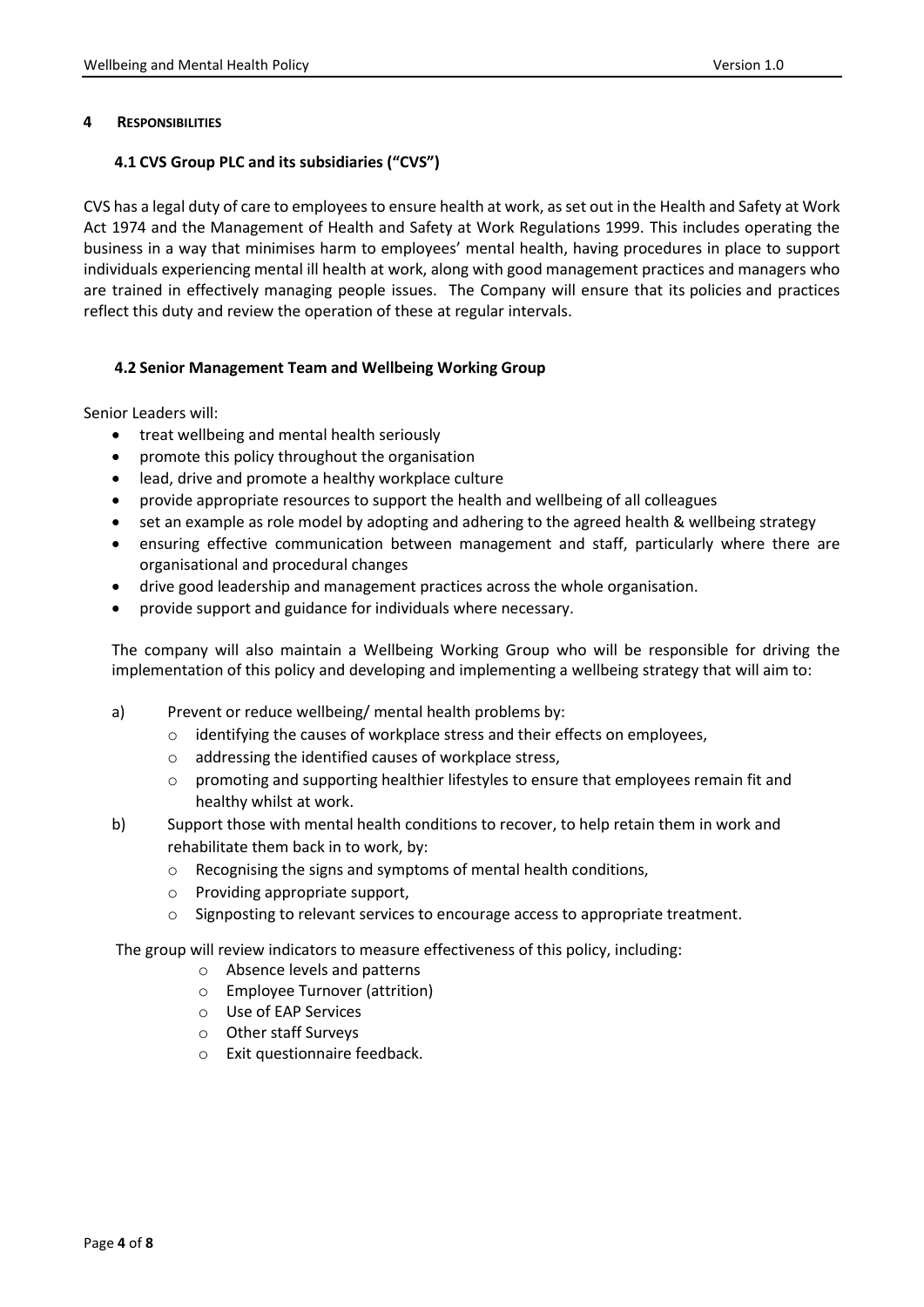# <span id="page-4-0"></span>**4.3 Line managers**

All line managers must ensure that they support employee health and wellbeing by:

- undertaking available training on mental health and stress management and other related topics
- being mindful of the impact of their own actions and words on the wellbeing of their team
- putting in place measures to minimise the risks to employee wellbeing, including stress at work.
- familiarising themselves with the Health and Safety Executive's stress management standards, and use these to mitigate psychological risks in their teams by completing and regularly reviewing a **Stress** [risk assessment](http://cvs-sharepoint/HealthandWellbeing/Health%20and%20Wellbeing%20Resources/Resources%20for%20Managers/Stress%20Risk%20Assessment%20Template.docx) for their team.
- familiarising themselves with CVS policies on equal opportunities and respect at work and tackling unacceptable behaviour, including bullying and harassment.
- when recruiting to vacancies and career opportunities, recognising that individual differences can often be strengths, and being fully open to and encouraging of all applicants including those with a mental health or other disability, whilst ensuring an ability to cope with the demands of the role.
- designing jobsfairly, so that workload is manageable and that work is allocated appropriately between people;
- ensuring good communication with all colleagues, particularly where there are changes
- ensuring employees are provided with the resources and training required to carry out their job
- monitoring working hours and overtime to ensure that this is reasonable and in compliance with Working Time Regulations
- monitoring holidays to encourage employees to take their full entitlement
- supporting all employees to maintain an appropriate work-life balance
- ensuring a quality induction is completed for new employees.
- having honest conversations with their team members, giving appropriate feedback and recognition.
- encouraging employees to develop their personal wellbeing and their resilience to stress by completing available training and accessing relevant resources.

All line managers must also support individuals who may be experiencing difficulties with their wellbeing or mental health by:

- ensuring that they are approachable to their team members
- responding in a supportive manner to those who disclose a mental illness or problem
- maintaining vigilance to employee's personal circumstances and offering additional support where appropriate for example referring to our Employee Assistance Programme (EAP)
- addressing stress at work issues with employees who raise them
- managing wellbeing, stress and mental health difficulties effectively and sensitively
- managing absence in accordance with policy and ensuring appropriate return to work plans are implemented.
- managing performance issues sensitively and supportively, especially when there is a related mentalhealth issue.
- focusing on employee's capacity to carry out work rather than any incapacity
- understanding the need to make reasonable adjustments to help accommodate disabilities.
- seeking guidance from HR on managing all these issues as required.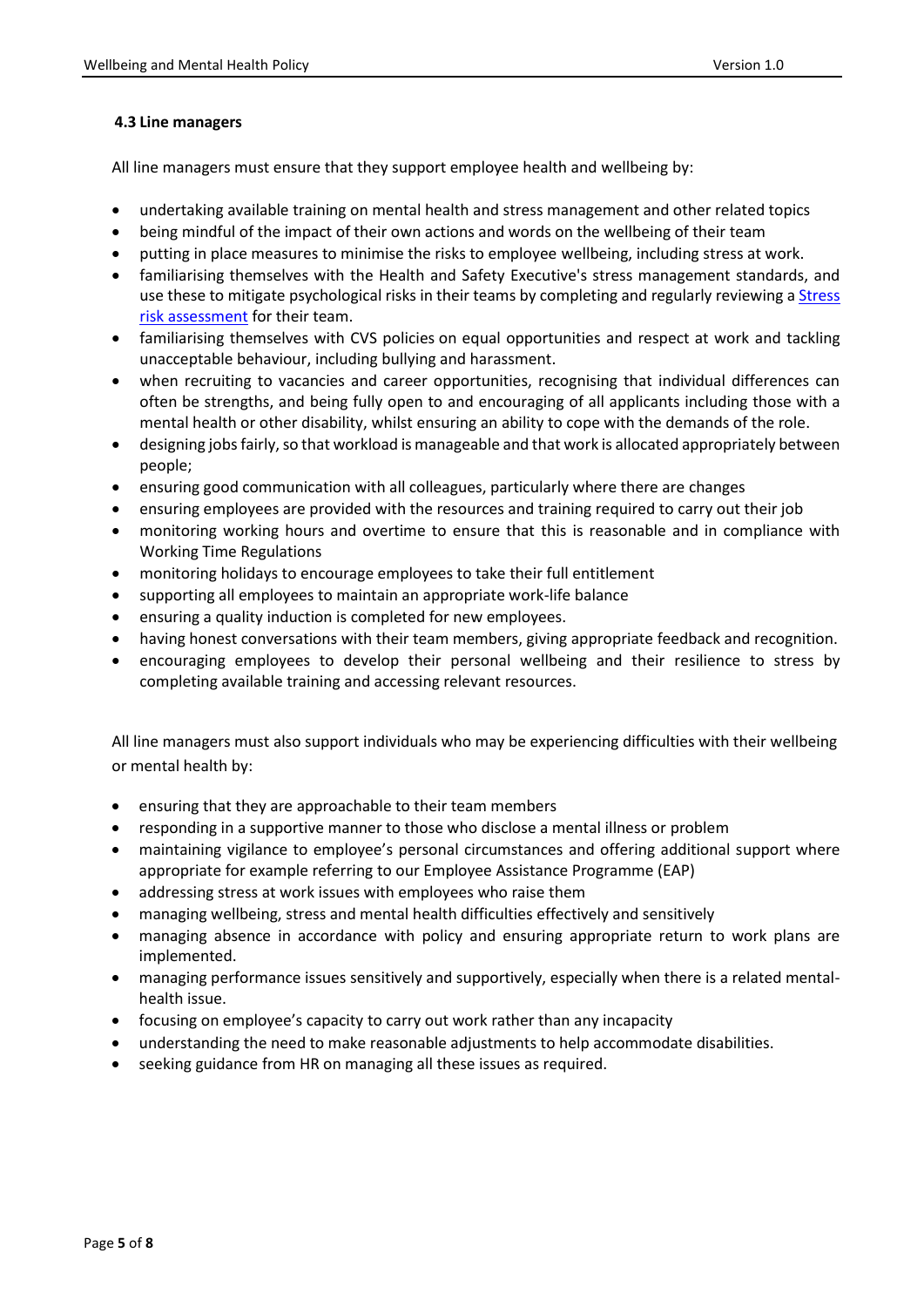## <span id="page-5-0"></span>**4.4 Human Resources**

HR will:

- develop and implement organisation-wide policies and procedures to help protect the wellbeing of employees and assist line managers in supporting individuals.
- arrange training and awareness to support line managers with their duties around stress management and absence management, promoting good management practice.
- provide timely advice to managers
- assist managers in identifying and addressing work place stressors
- encourage use of Employee Assistance Programme and Occupational Health as appropriate
- liaise as appropriate with occupational health and other medical professionals as required.

# <span id="page-5-1"></span>**4.5 Health and Safety**

As the legal obligation for stress management of employees falls under H&S legislation, the H&S department have a responsibility to:

- advise the company on health and safety best practice and provide guidance on workplace risk assessments
- provide managers with risk assessments which assess the risk around health and wellbeing. These can be found in the site Health, Safety and Wellbeing manual.
- ensure managers are given adequate training and support in completing risk assessments
- inform and involve the Health and Safety committee representatives of any proposed actions relating to the prevention of workplace stress.
- on a monthly basis review accidents at work and assess and support mitigation where a connection to work place stress is evident.
- update the business at the monthly executive meeting of any potential risks identified, how these have been mitigated and any further actions.

# <span id="page-5-2"></span>**4.6 Employees**

All colleagues are expected to take responsibility for managing their own health and wellbeing, by adopting good health behaviours (for example in relation to diet, exercise, alcohol consumption and smoking), and seeking appropriate support or medical attention when needed.

Employees are responsible for informing their management if they believe work or the work environment poses a risk to their health.

Employees must treat colleagues and all other persons with whom they interact during the course of their work with consideration, respect and dignity.

We encourage our employees to:

- seek help at an early stage through their line manager if they are experiencing wellbeing or mental health difficulties
- use the Employee Assistance Programme for expert support
- raise issues of concern including stress at work with their line manager
- support managers to seek resolution to issues or stressors that arise.
- have consideration for those around them, understanding that their actions and words may impact on other colleagues.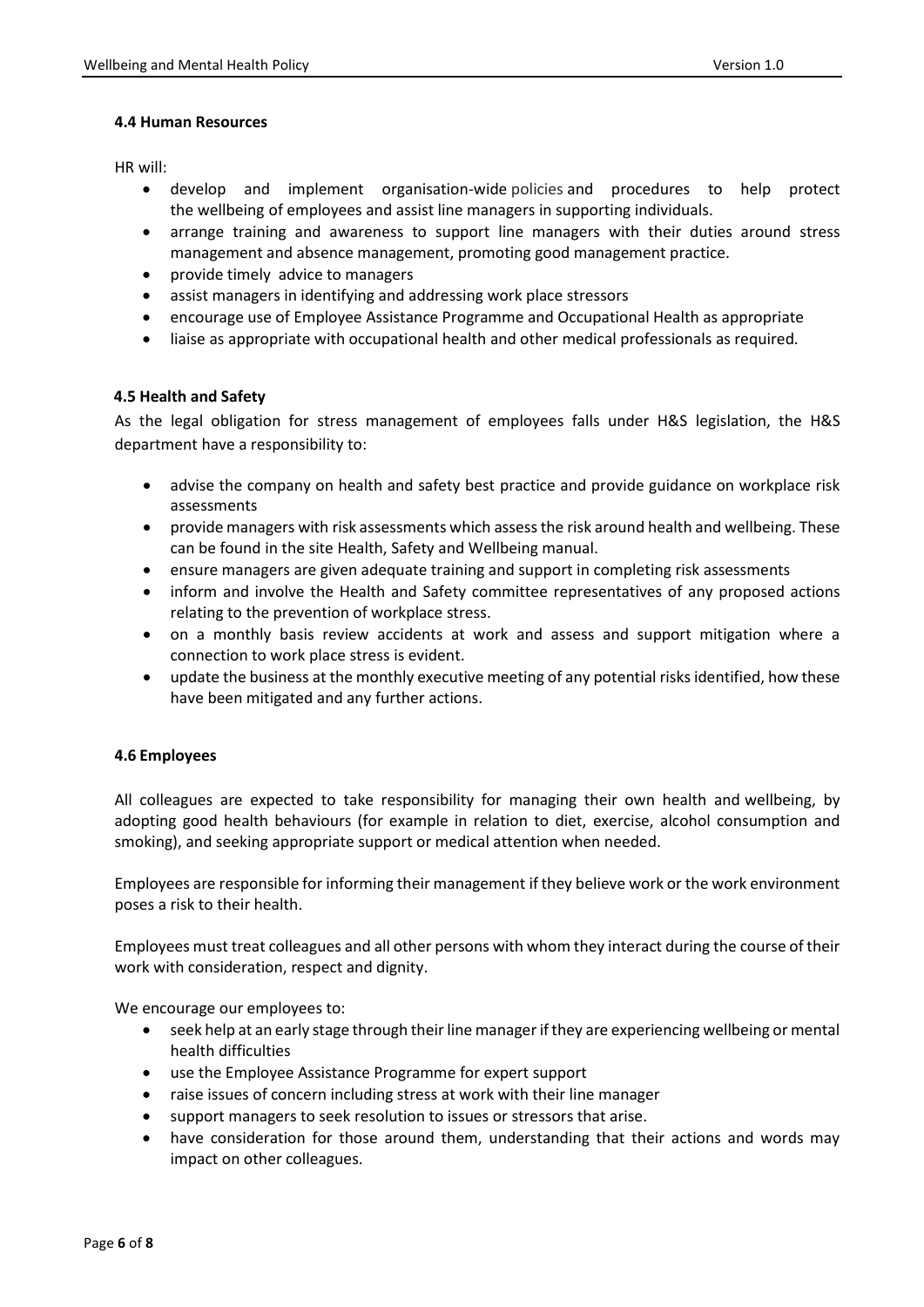Employees are encouraged to disclose any mental health illnesses or concerns to their line manager (see section 5, below).

If an employee does not feel able to disclose an illness or issue to their manager, they may approach a different or more senior manager, or HR.

## <span id="page-6-0"></span>**5 DISCLOSING A MENTAL HEALTH ILLNESSES OR CONCERN**

All employees are encouraged to disclose any mental health illnesses (whether considered to be a disability or not) to their line manager.

If an employee does not feel able to disclose an illness or issue to their manager, they may approach a different or more senior manager, or HR.

We recognise that making a disclosure about a personal health issue can be a difficult step to take and we therefore set out the following commitments to reassure colleagues as to what will happen.

When an employee makes a disclosure of a mental health issue, the manager (and/or HR) will:

- treat this information as confidential and sensitive.
- listen and respond in a supportive and non-judgmental way.
- discuss with the individual what steps should be taken next, and how they can be supported at work.
- discuss and agree with the individual who else, if anyone, should be informed and for what purpose.
- support the individual to remain in work wherever possible, with reasonable adjustments if necessary.
- take HR advice if required.

The exact approach to any disclosure, in terms of support, adjustments or next steps, will be individual – there is no one-size fits all response. Individuals will be encouraged to participate fully in all decision making in relation to next steps.

#### <span id="page-6-1"></span>**6 SUPPORT AND INITIATIVES FOR WELLBEING AND MENTAL HEALTH**

CVS will maintain the following mechanisms, resources and benefits for employees to help maintain positive wellbeing:

- [Employee Assistance Programme](http://cvs-sharepoint/HealthandWellbeing/_layouts/15/start.aspx#/Employee%20Assistance%20Programme/Forms/AllItems.aspx) (EAP) providing free, confidential advice and counselling available 24/7
- A network of trained [Wellbeing Champions/ First Aiders for Mental Health](http://cvs-sharepoint/HealthandWellbeing/_layouts/15/start.aspx#/Wellbeing%20Champions/Forms/AllItems.aspx) to provide local support and wellbeing initiatives (see First Aid for Mental Health Policy)
- Subsidised [gym](http://cvs-sharepoint/HR/Employee%20Benefits/Forms/AllItems.aspx) scheme
- [Cycle to work](http://cvs-sharepoint/HR/Employee%20Benefits/Forms/AllItems.aspx) scheme
- Access to appropriat[e training](https://www.cvs-knowledgehub.com/) for all employees, whether provided internally or externally, including Stress and Mental Health Awareness, Resilience Training and self-care methods which may include Mindfulness.
- Access to appropriat[e training for all managers,](https://www.cvs-knowledgehub.com/) including Stress Management and Absence Management, as well as appropriate Leadership training including Change Management.
- [Resources](http://cvs-sharepoint/HealthandWellbeing/_layouts/15/start.aspx#/Health%20and%20Wellbeing%20Resources/Forms/AllItems.aspx) on health and wellbeing
- Procedures for reporting and handling inappropriate behaviour (including [Whistleblowing](http://cvs-sharepoint/HR/Policies%20Procedures%20and%20Guidelines/Whistleblowing%20-%20Public%20Interest%20Disclosure%20Policy.pdf) and [Grievance](http://cvs-sharepoint/HR/Policies%20Procedures%20and%20Guidelines/Grievance%20policy%20v2.pdf) policies)
- Special [leave arrangements,](http://cvs-sharepoint/HR/_layouts/15/start.aspx#/Policies%20Procedures%20and%20Guidelines/Forms/AllItems.aspx?RootFolder=%2FHR%2FPolicies%20Procedures%20and%20Guidelines%2FAbsence%2C%20Leave&FolderCTID=0x0120004244209FEE9F2C4883D0289C63AA8D31&View=%7B269D1729%2D0AFC%2D46EC%2D98BD%2D7E4451BCE0BB%7D) including the ability to buy additional holiday
- Opportunities for [flexible working.](http://cvs-sharepoint/HR/Policies%20Procedures%20and%20Guidelines/Flexible%20Working/Flexible%20Working%20Policy%20-%20v3.pdf)